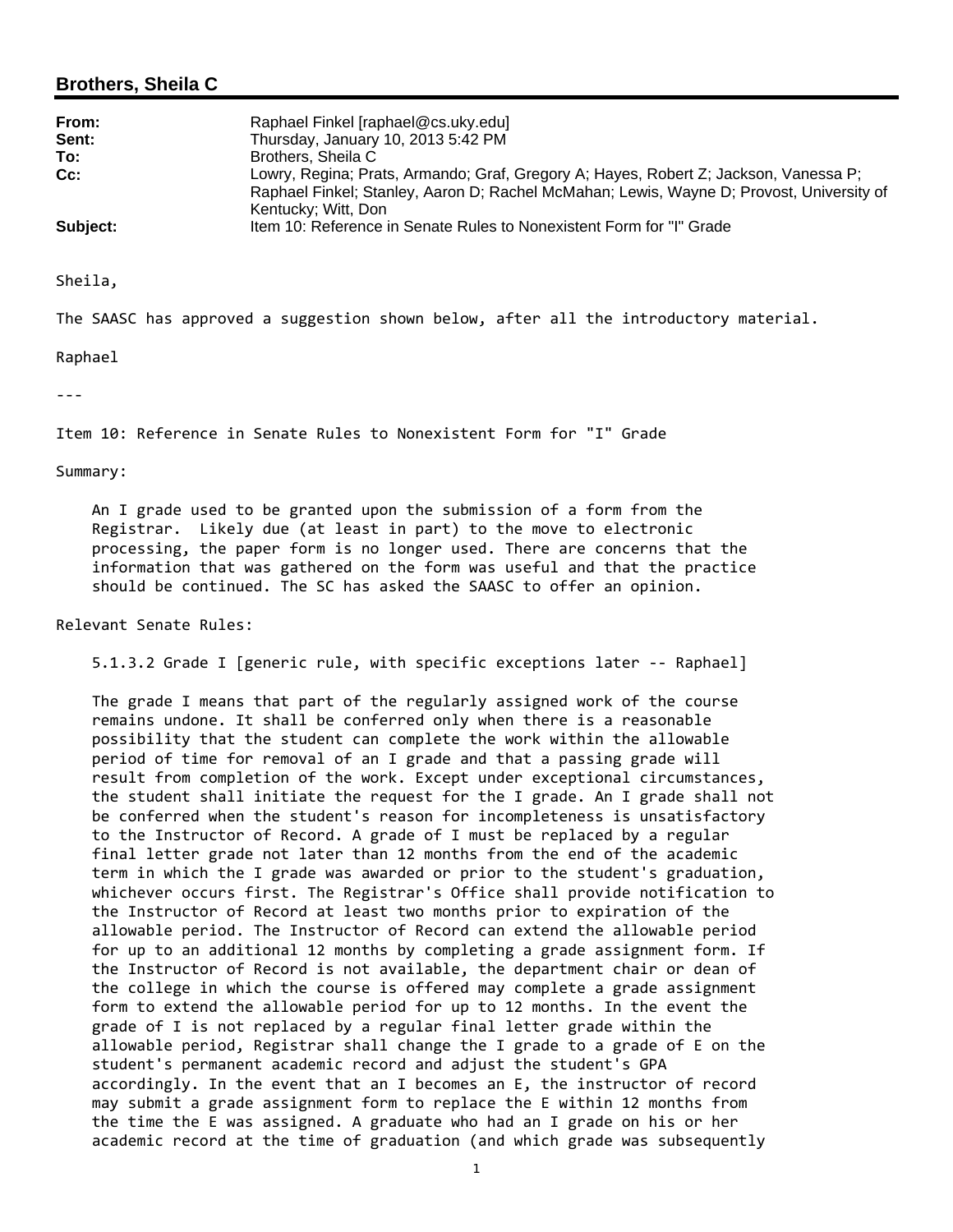changed to an E by the Registrar) may be allowed a maximum of 12 months following the end of the semester, term or session in which the course was taken to satisfactorily complete the course and receive a grade change.

 For each I grade assigned, the Instructor of Record shall complete an appropriate file record on a standard form provided by the Registrar, which shall include the following:

A. the name of the student;

B. the course number and hours of credit;

C. semester and year of enrollment;

D. signature of the Instructor of Record;

E. a brief statement of the reason(s) for recording the incomplete; and

 F. specific instructions on how alternate grades on the work to be completed will affect the final grade;

 G. the specific time requirement (not to exceed 12 months) set by the Instructor of Record for removal of the I grade and consequences of not removing the I grade; and

H. signature of the student, if feasible.

 The Instructor of Record shall provide a complete copy of this record to the student and the department chair at the time the I grade is reported. The term "student" in this context excludes only students in the Graduate School and the Colleges of Medicine and Dentistry.

I (Incomplete Grades) for Graduate Students

 A grade of I (Incomplete) may be awarded to a graduate student if a part of the work of a course remains undone and there is a reasonable possibility that a passing grade will result from completion of the work. All Incompletes (I grades) must be replaced by a regular final letter grade within 12 months of the end of the semester, summer session or summer term in which the I grade was awarded or prior to the student's graduation, whichever occurs first. If an I grade has not been replaced within the allowable period, the Registrar shall change the I grade to a grade of E on the student's permanent academic record and adjust the student's grade‐point average accordingly, unless otherwise approved because of exceptional circumstances by the Dean of the Graduate School on recommendation of the Director of Graduate Studies in the student's program. Instructors of Record who assign an I grade should file with the student's Director of Graduate Studies information which includes 1) the name of the student, 2) the course number and hours of credit, 3) the semester and year of enrollment, 4) specific information on the work to be completed before a final grade can be assigned, and 5) the time frame in which the specific requirements are to be met (not to exceed 12 months). Graduate students are urged to consult with their Director of Graduate Studies concerning procedures relative to the awarding of "I" grades and the conditions under which they may be removed I that [sic] particular program.

5.1.2.1 (College of Dentistry)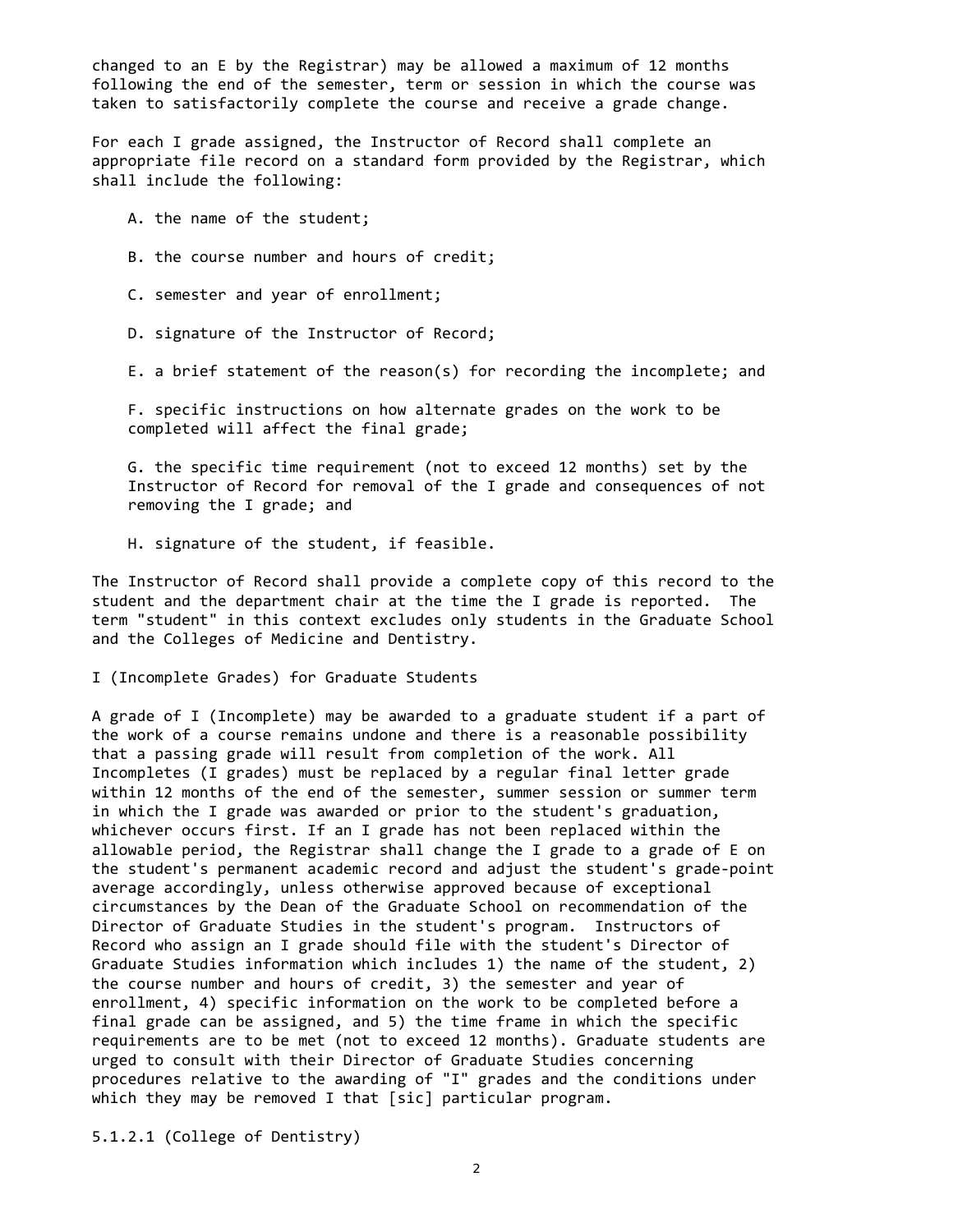I Incomplete; course objectives have not been completed during the allotted course time due to circumstances usually beyond the student's control. An I grade shall be conferred only when there is a reasonable possibility that a passing grade will result when work is completed. An I must be replaced by another grade within 12 months or before graduation, whichever occurs sooner. After this period, an I grade will automatically convert to an E or an F grade as appropriate.

5.1.2.3 (College of Medicine)

 I Represents incomplete work at the time grades are submitted for courses. It is conferred only when there is a reasonable possibility that a grade of C or better will be earned upon completion of the work. All I grades in required courses must be replaced by a passing grade before a student can be promoted to a subsequent year. If a student later withdraws from the College, an outstanding 'I' grade can revert to a W grade at the discretion of the Student Progress and Promotion Committee.

### Our charge:

 We are asked to examine if an electronic form should be created and what data should be collected.

Reason why the SC thinks it is important to collect such data:

 If the course is next taught by a different instructor, that instructor needs to have some institutional memory of the I grade: why it was assigned, what work is to be completed, and how to grade it.

## My take:

 1. There are actually four separate, but similar rules, covering undergrads (U), grads (G), students in Dentistry (D), and students in Medicine (M). U, G, and D require that the Registrar convert the I to E if no other action occurs. U, G, and D have a 1‐year limit for completion of the work. U allows this limit to be extended. U and G require that specifics of the incomplete be collected and given to a superior (Chair or DGS). U mentions a registrar‐provided form.

 2. At least for U and G, and most likely for D and M, it is the instructor of record (or, if unavailable, a superior, for U) who assigns the grade; the new instructor for the course is not responsible for converting the I grade.

#### Approved suggestion:

 In the best of all possible worlds, students in all four categories would have similar rules: a 12-month limit, extendible by appeal to the dean subject to student and instructor of record agreeing, and the instructor or record required to file information specifying the requirements for completion, preferably signed by the student, with a superior (Chair or DGS).

But given that there are separate rules for  $U$ ,  $G$ ,  $D$ , and  $M$ , and that we are not asked either to unify their language nor to fix the typo marked "sic" above, we recommend the following.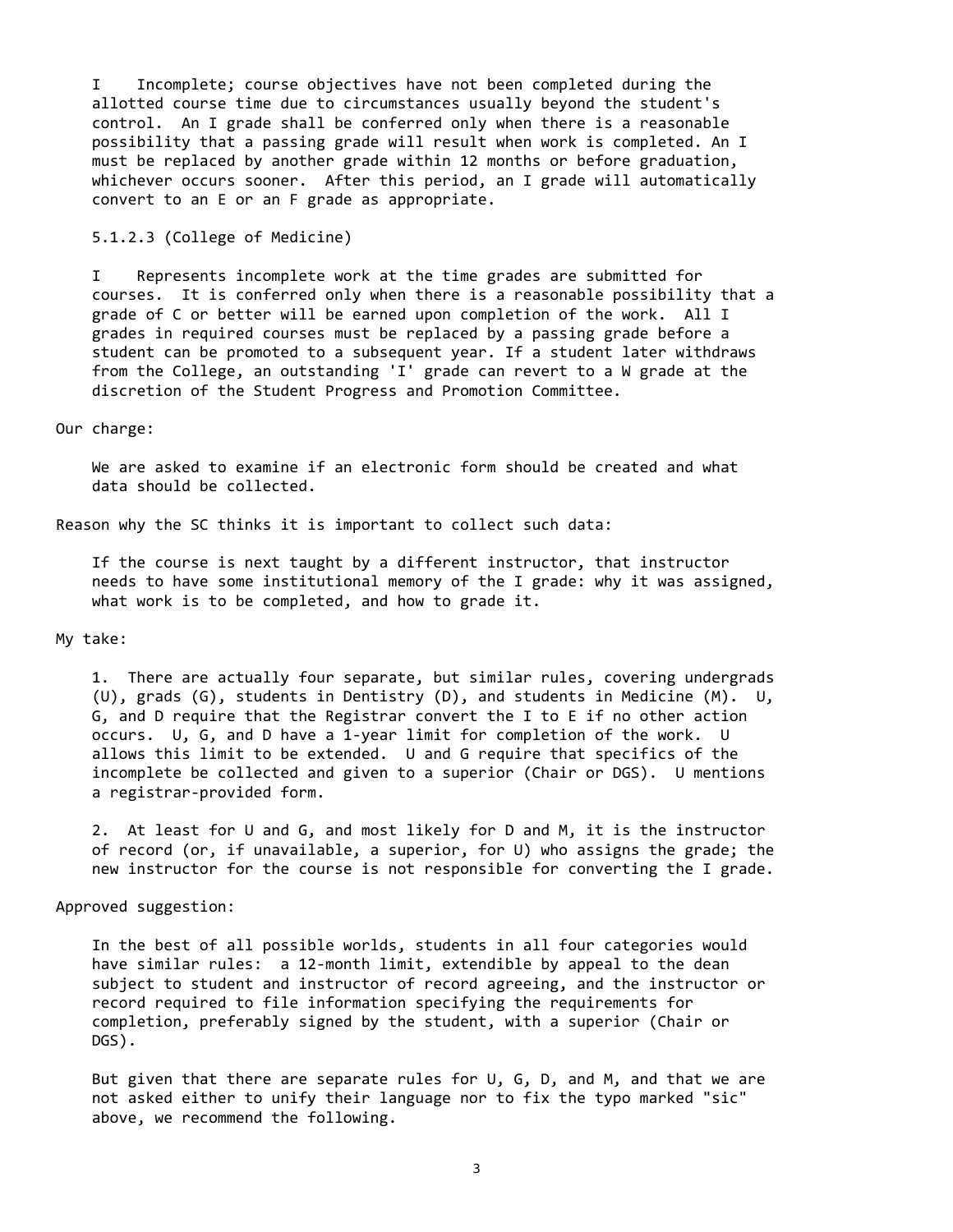Each department is responsible for recording information for each incomplete, specifying 1) the student: name and student number, 2) the course number: number, hours of credit, semester, year, instructor of record, 3) work to be completed and basis for grading, 4) time frame for completing the incomplete (not exceeding 12 months). This information should be filed with the Chair for undergraduate students and with the DGS for graduate students. It is preferable that the information be signed and dated both by the student and the instructor of record. A standard form should be available in PDF form at the University Senate website, but each department is welcome to create its own form and scheme for recording this information.